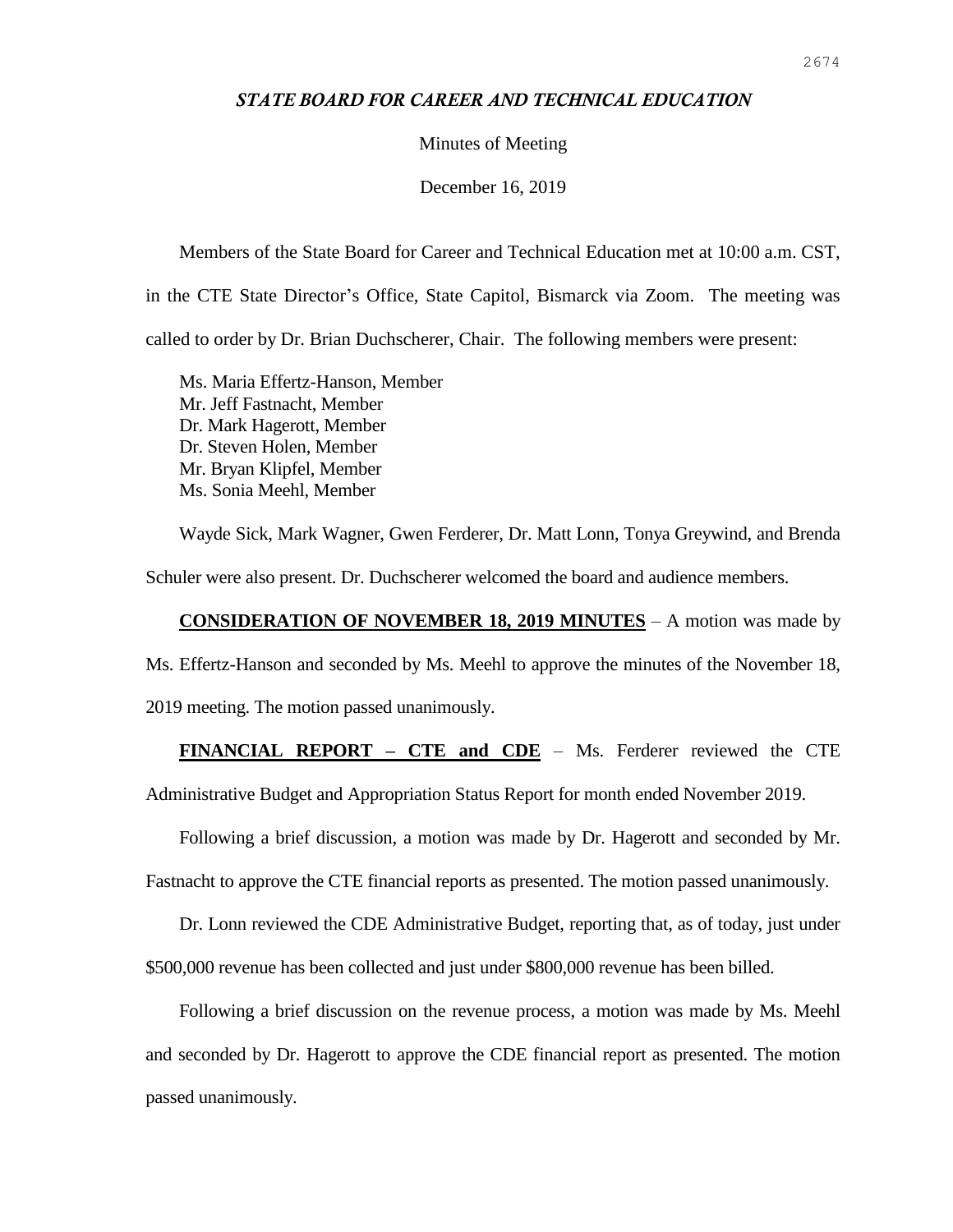**STATE DIRECTOR'S REPORT** – Mr. Sick commended Mr. Wagner and CTE staff on the number of team evaluations, individual program evaluations, new teacher, counselor and administration visits that have been conducted this year.

Mr. Sick reported on meetings and activities he has been involved in which included: K-20 Cyber Education; presentation to NDSU Agriculture Education students; ND State Electrical Board meeting; Governor's Office Perkins V meeting; Health, Tech and Trades Career Expo; Workforce Development meetings; and, presented to the Homeless Coalition on how to engage homeless and poverty youth.

Discussion was held on the State Electrical Board, the competitive grant program, application process, other funding that may be available and the guidelines that are being developed. Mr. Sick reported that CTE would administrator the program and give recommendations to the Electrical Board. It is anticipated that the grant program would be available this spring and would begin the following school year. Additional meetings will be held with the Electrical Board on the program and application process.

Mr. Sick then reviewed the Alternative Licenses denial information that the Board requested, reporting that there have been three denials. Two denials were in the Agriculture Education area due to the individuals not having an agriculture background. Those individuals were issued licenses through the community access option and are currently teaching. The third denial was in the Business Education area due to the individual not having the approved GPA; however, that individual did receive a license through ESPB and is teaching in a non-approved CTE program.

A draft of the CTE Facts brochure was briefly reviewed. Following discussion, the document will be finalized and brought back to the Board. The document can then be used in discussions with legislators and others in promoting CTE.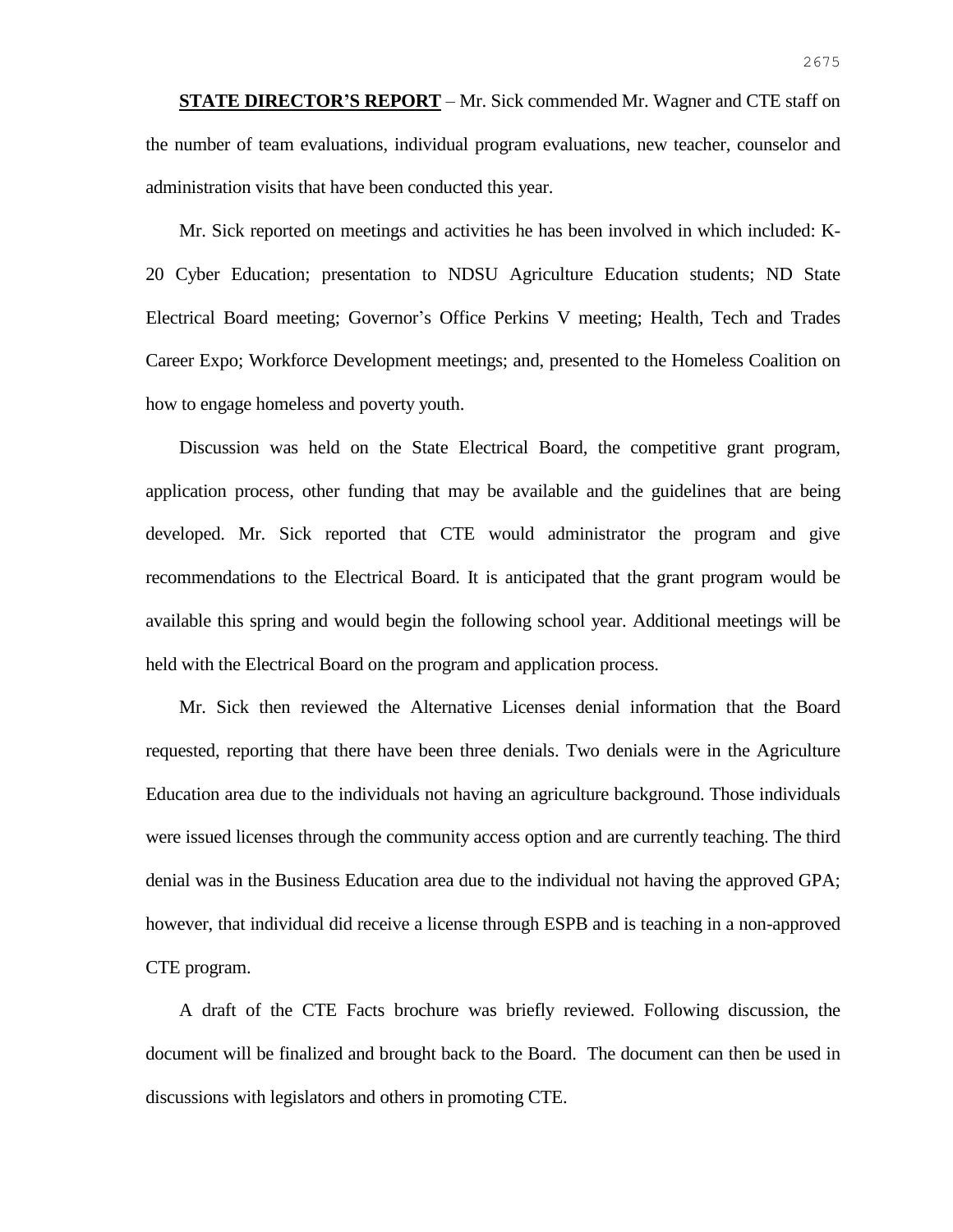Upcoming meetings and activities Mr. Sick will be involved in include: meeting with Governor's Office staff on Perkins V; Workforce Development Council meetings; Education Policy and Funding legislative meetings; K-12 Coordinating Council meeting; GNDC; Future City Competition (CTE funding provided through STEM); and, CTE Administrators quarterly meeting.

Discussion was held on the K-12 Coordinating Council and the Council's decision on the executive director position. More information will be provided during the K-12 Coordinating Council meeting on December 19.

Discussion was then held on the possibility of utilizing Perkins Funding to address the homeless population and the need to coordinate efforts of CTE, WDC, Housing Finance and other agencies. Mr. Sick responded that a Perkins Reserve Fund program guidance draft addressing all special populations will be provided at the January meeting

Following discussion, the Board thanked Mr. Sick for his report.

**CDE REPORT** – Dr. Lonn reviewed the CDE dashboard information, program area information, and reported that enrollment numbers are on target and in line with the budget. He also reported on a consortium meeting he attended on dual credit and the feasibility of having courses that demonstrate mastery in other core areas.

Discussion was held on enrollment trends, anticipated growth, CDE instructors and CDE course feedback. Dr. Lonn responded that CDE requires students to complete an end of course survey and can provide that information at the next meeting. In addition, CDE will provide data on the number of students who have taken more than one course through CDE.

Dr. Lonn also reported that CDE is in the process of refreshing the CDE logo.

Following a brief discussion, the Board thanked Dr. Lonn for his report.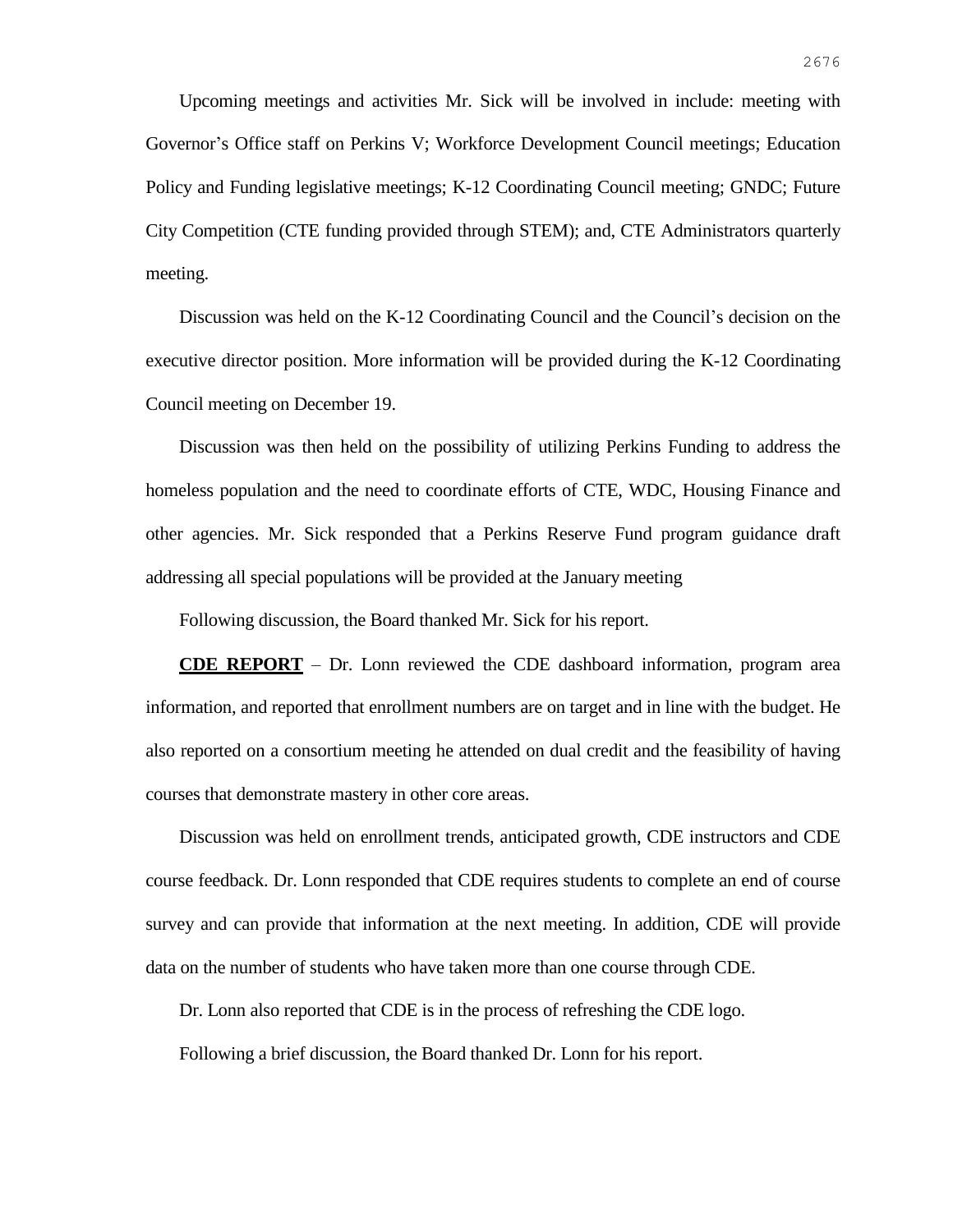**PERKINS V UPDATE** – Mr. Sick reported that the State Plan will be published for public comment this week. In addition, CTE will be hosting public hearings that will be held at the State Capitol Building and through Zoom.

The Local Needs Assessment and the Budget and Reimbursement Process (BRP) system will also be launched by the end of year. Meetings will be scheduled to review those processes.

Following the public hearings, the State Plan will be submitted to the Governor's Office in February for a 30-day review period. Updates to the State Plan will be provided at the February and March meetings. The final plan must be submitted by April 15, 2020.

Mr. Sick stated that the State Plan and public hearing information will be provided to the Board this week.

Following discussion, the board thanked Mr. Sick and staff for their work on Perkins V.

**CONSOLIDATED ANNUAL REPORT (CAR)** – Mr. Wagner reviewed the 2019 Consolidated Annual Report, stating that all measurements except one were met at the secondary level and all but two measures were met at the postsecondary level. Mr. Wagner then explained that due to the transition period nothing more is being required of those not meeting the measures.

Discussion was held on the follow up process of those who didn't meet the performance levels and whether there is any pattern or trend data of those schools across the state who may need assistance and/or are successful. Mr. Wagner responded that he will further review the data and provide more information at the January meeting. Mr. Sick also responded that this information should start being addressed through the Local Needs Assessment.

Discussion continued on who would be reviewing the Local Needs Assessments at the state level. Mr. Sick responded that he, along with Mr. Wagner and Program Area Supervisors will be reviewing the assessments.